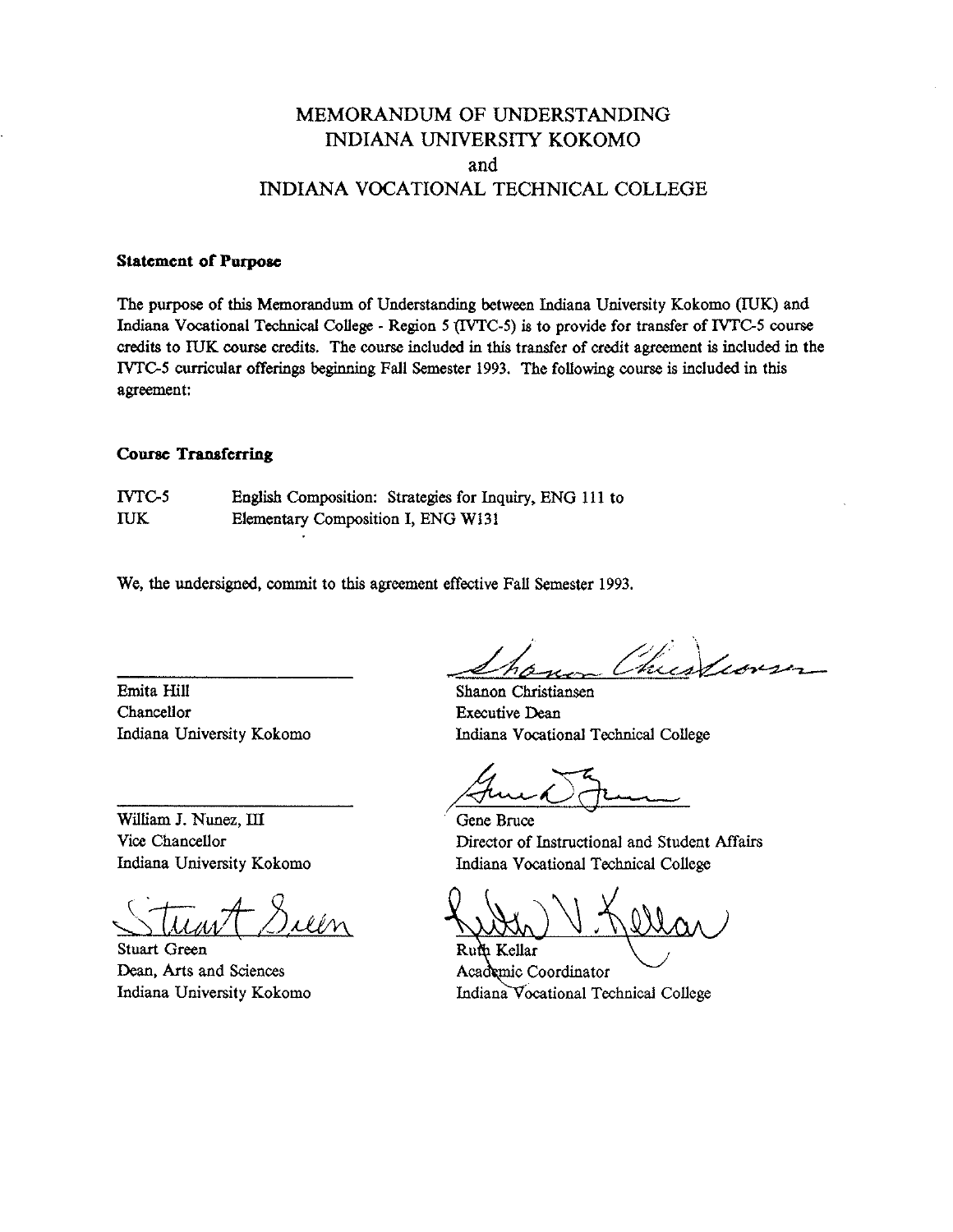# INDIANA VOCATIONAL TECHNICAL COLLEGE COURSE OUTLINE

COURSE TITLE: English Composition: Strategies for Inquiry<br>COURSE NUMBER: ENG 111 COURSE NUMBER:

PREREQUISITES: Demonstrated competency in writing skill through appropriate assessment or successful camp1 et inn of HSA writing coursewark.

PROGRAM: General Education DIVISION: General Education and Support Services

CREDIT HOURS: 3<br>CONTACT HOURS: 3 CONTACT HOURS: **3** 48 total contact huurs

CATALOG DESCRIPTION: This course is designed to provide a foundation in rhetorical principles, communication strategies, and inquiry processes that can be successfully applied in writing situations: personal, academic, or professiqnal. The composing process will be initiated by and integrated with critical reading and thinking.

GENERAL COURSE OBJECTIVES: Upon successful completion of this course, the student will be expected to:

- **1.** Apply communication theory and critical reading and thinking skills to the composing process.
- 2. Demnnstrate an awareness of language as a tool for learning and communicating.
- $\mathbb{C}$ . **a.** Develop strategies fcer making independent, critical evaluations of student and published texts.
- 4. Collect, analyze, and critically evaluate information to produce writing with appropriate documentat ion.
- **5.** Apply strategies for the camposition process, such as drafting, collaboration, revision, and peer evaluation to produce written documents.

METHOD(S) OF EVALUATION: Grading procedures will be established by the instructor and will be clarified at the first class session. The components of evaluation should consist of four to seven papers and may also include informal writings, participation, and objective measures.